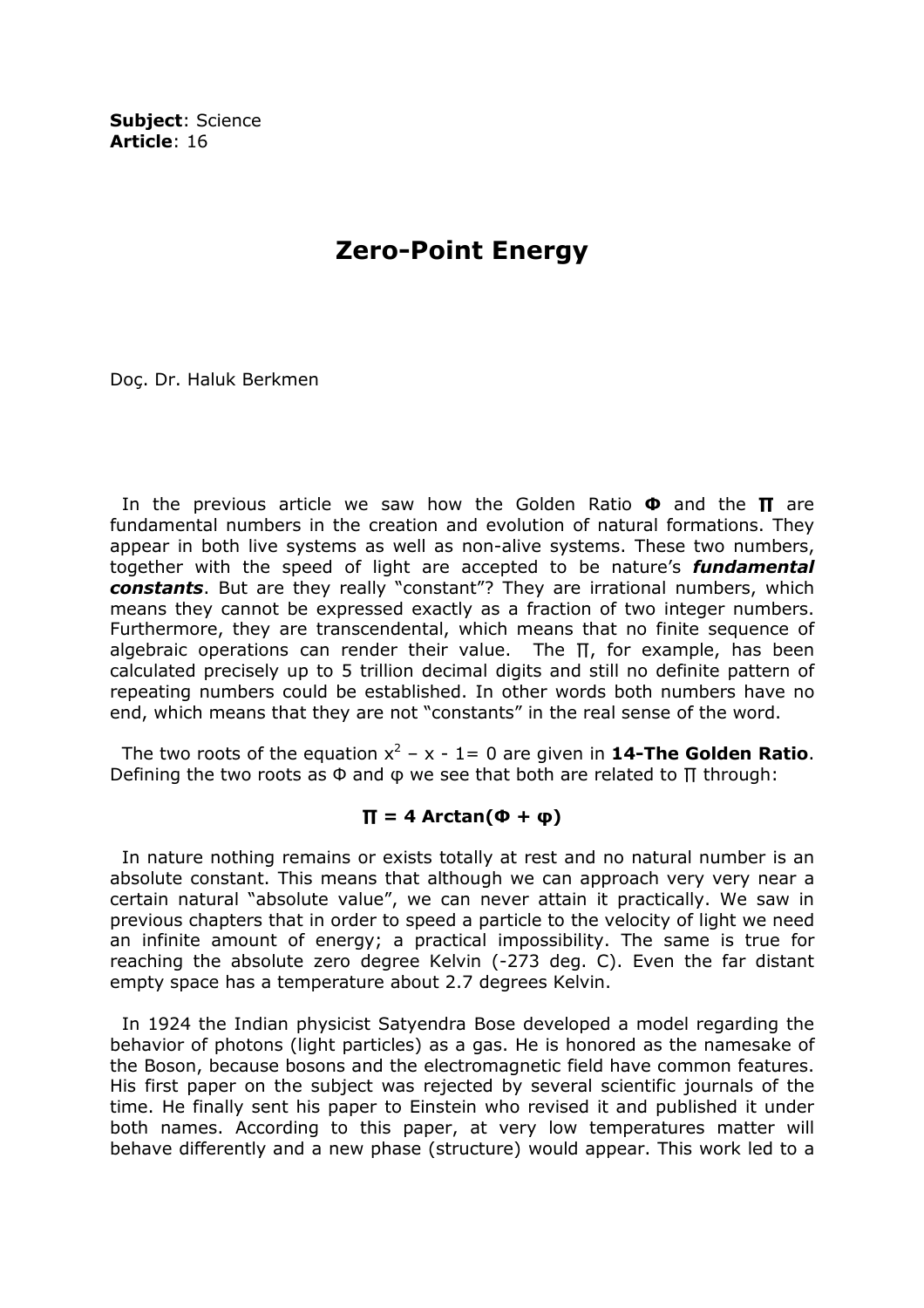new statistics known under the name of **Bose-Einstein Statistics** and a new phase of matter, known as the **Bose-Einstein Condensate**.

 In 1995 two experimental physicists Eric Cornell and Carl Wieman could produce the first true Bose-Einstein condensate. They could cool Rubidium atoms to a temperature very near the absolute zero, approximately 100 Pico Kelvin (1 Pico degree is one billionth of a degree or  $10^{-12}$  degree) above -273 $^0$  C. Their work was awarded with the Nobel Prize on 2001.

 Cooling atoms to very low temperature reduces their vibration and cause them to unite at their lowest possible energy state, or their Ground state. But we saw in article **5-The Coupled Universe** that even at their lowest possible energy state atoms do not remain totally at rest. In the figure below left we can see that the ground state  $E_0$  is still above the absolute ground state.



The lowest allowed energy is called the **Zero-Point Energy**, because even atoms whose temperature is almost zero have this minimum energy. But at zeropoint energy level, matter behaves differently. It becomes a conglomerate of interconnected waves that are neither solid, nor liquid, nor gas, but resembles a condensate form of plasma. This happens when the conglomerate of particles reach a critical point and behave as a single correlated entity. But the condensate is both a wave as it is a particle. It has been experimentally demonstrated that interference between condensates can happen due to the wave-particle duality of all existing entities.

 Quantum physics predicts that all of space must be filled with electromagnetic zero-point fluctuations (also called the zero-point field) creating a universal sea of zero-point energy. This was explained in article 9-the Lattice Field. The zero-point energy tells us that there cannot be a state in which the system sits motionless at the bottom of its potential well, for then its position and momentum would both be completely determined to arbitrarily great precision. This situation is in accordance with the Heisenberg Uncertainty Principle.

 In the figure above right we see that it is impossible to bring a particle to a total rest. If one wants to reach a state where  $V=0$  (this is to bring a particle to a total stop) we need to supply a lot of energy. This was the case when scientists wanted to create a Bose-Einstein condensate (BEC). They used a huge amount of